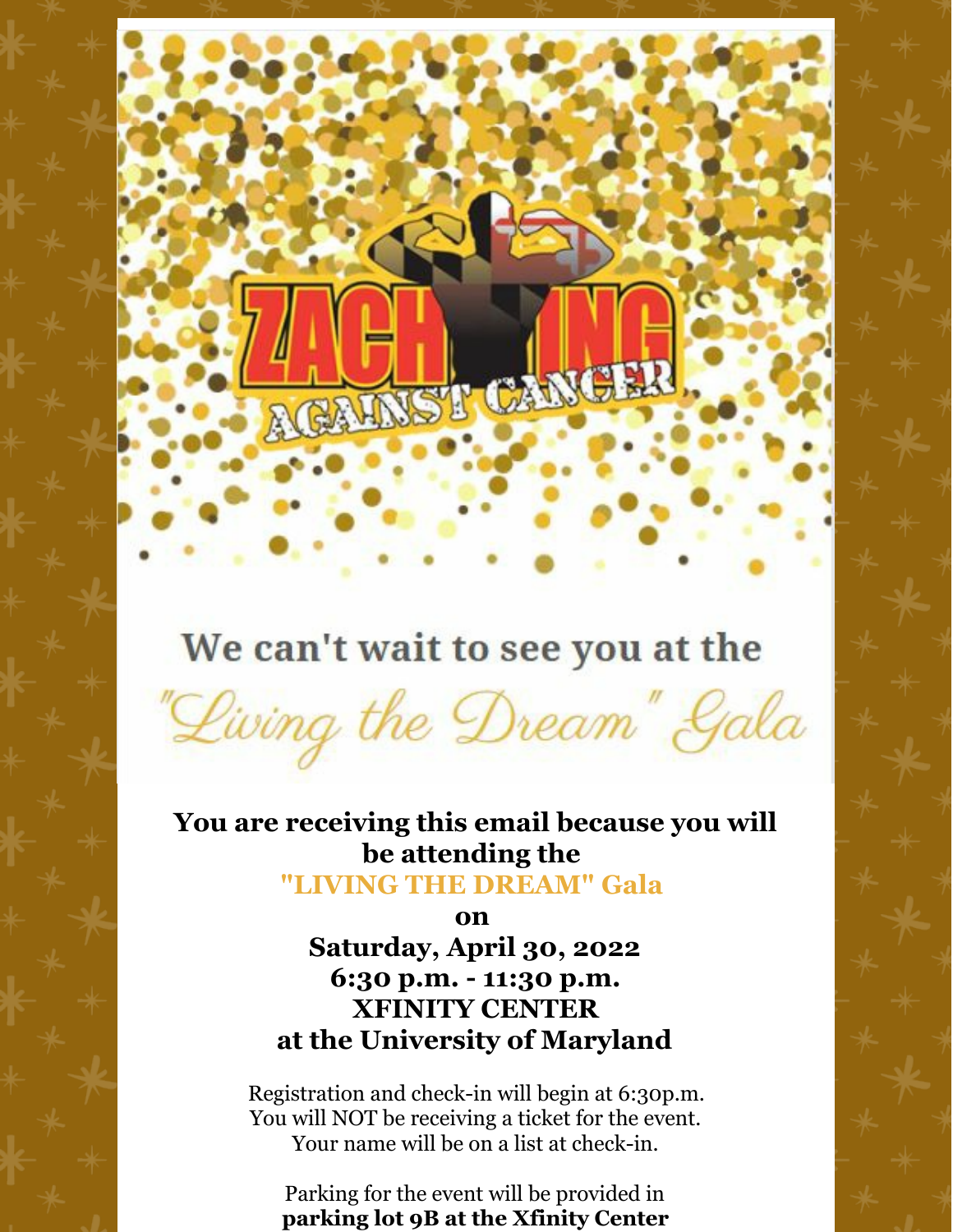#### CLICK HERE FOR [DIRECTIONS](https://files.constantcontact.com/7d605b56401/ad94041d-a701-4d31-8b86-c6bb6b19fc52.pdf) TO PARKING AND [ENTRANCE](https://files.constantcontact.com/7d605b56401/ad94041d-a701-4d31-8b86-c6bb6b19fc52.pdf) TO THE GALA

*The dress for the evening is Cocktail Attire.*

#### *THE BAND....*





## LIVE AUCTION ITEMS UP FOR BID

#### **ITEM #1**

## *Luke Combs Signed & Played Guitar with weekend in Atlanta and a Luke Combs Concert*

#### **Donated by**: Michael and Donnalyn Smith

Tune it up with this guitar signed by Grammy winning Artist Luke Combs. Enjoy your weekend away in Atlanta, Georgia and a Luke Combs concert at Mercedes Benz Stadium On July 30, 2022. Includes Airfare, Hotel and Two tickets to Luke Comb concert on Saturday, July 30, 2022.

## **ITEM #2** *Pinehurst Golf Weekend*

#### **Donated by**: DogDen Golf

Four person, three-night stay at a luxury Pinehurst home, "The DogDen". The package includes a round of golf at Pinehurst #2 (based on availability) or another top golf club and access to play other great golf courses in the Pinehurst region. The winner also has access to a home cooked meal by "The Executive Chef of the Stars" and access to the Pinehurst Resort & Spa.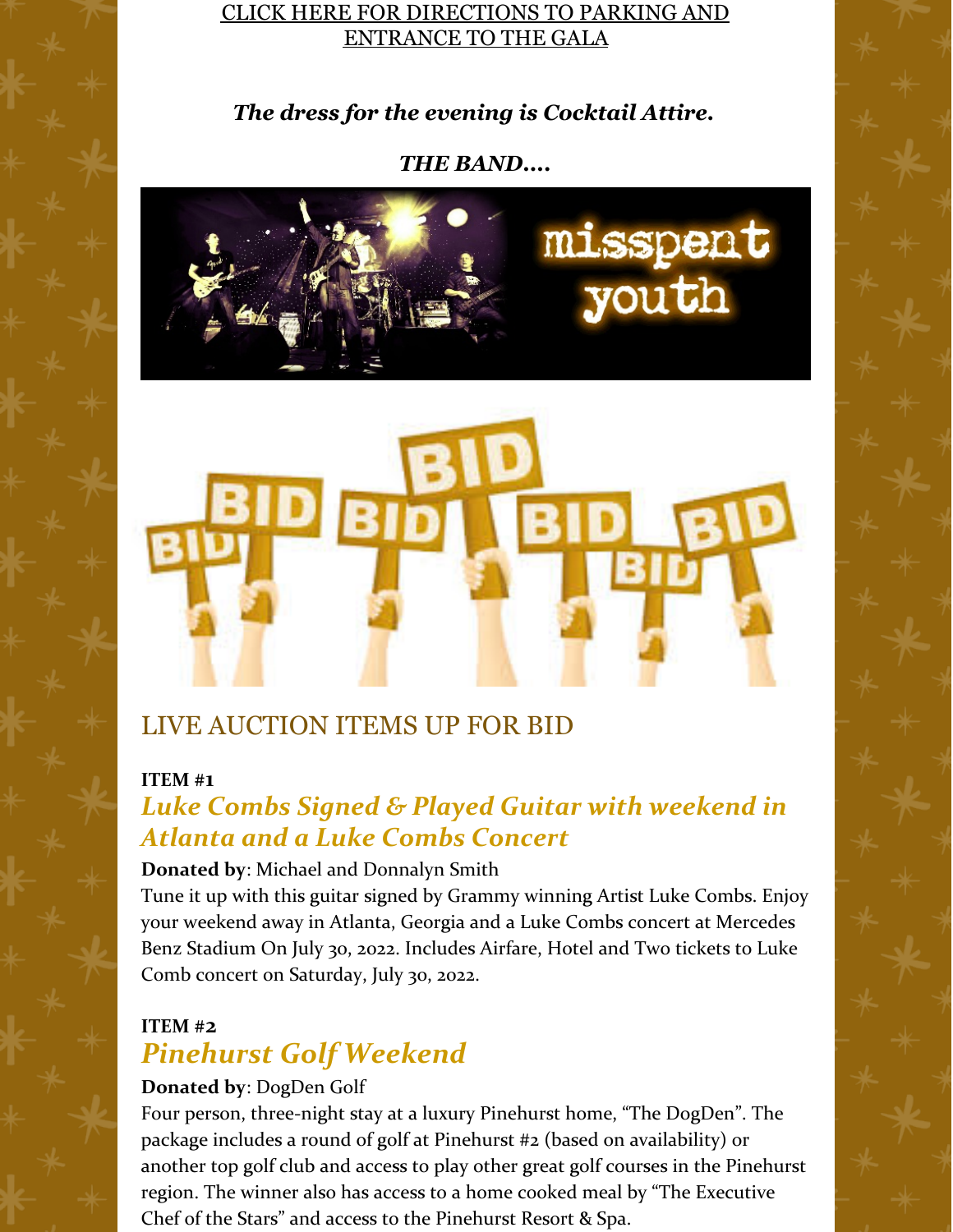### **ITEM #3** *"LIVING THE DREAM"*

## **Donated by**: Cassy Tully-Fine Art, LLC

*Living the Dream* is a Cassy Tully original painting on 24x30" canvas. Alive with energy and radiant color, the masterpiece is created in Cassy's signature relief painting style. A packed crowd at Xfinity Center is anchored by the rippling waves of the University flag, a dramatic, four-colored contrast that contributes to the spirited scene. At center court is Zach Lederer, depicted in his signature "strongman" pose.

We also have over 50 amazing silent auction items! [Click](https://files.constantcontact.com/7d605b56401/192a883b-7a84-4fe6-901a-cf0ac3bb74ce.pdf) here to see the list

Thank you to all of our sponsors! Without you this event would not be possible.

# PRESENTING SPONSOR





# TERP SPONSORS

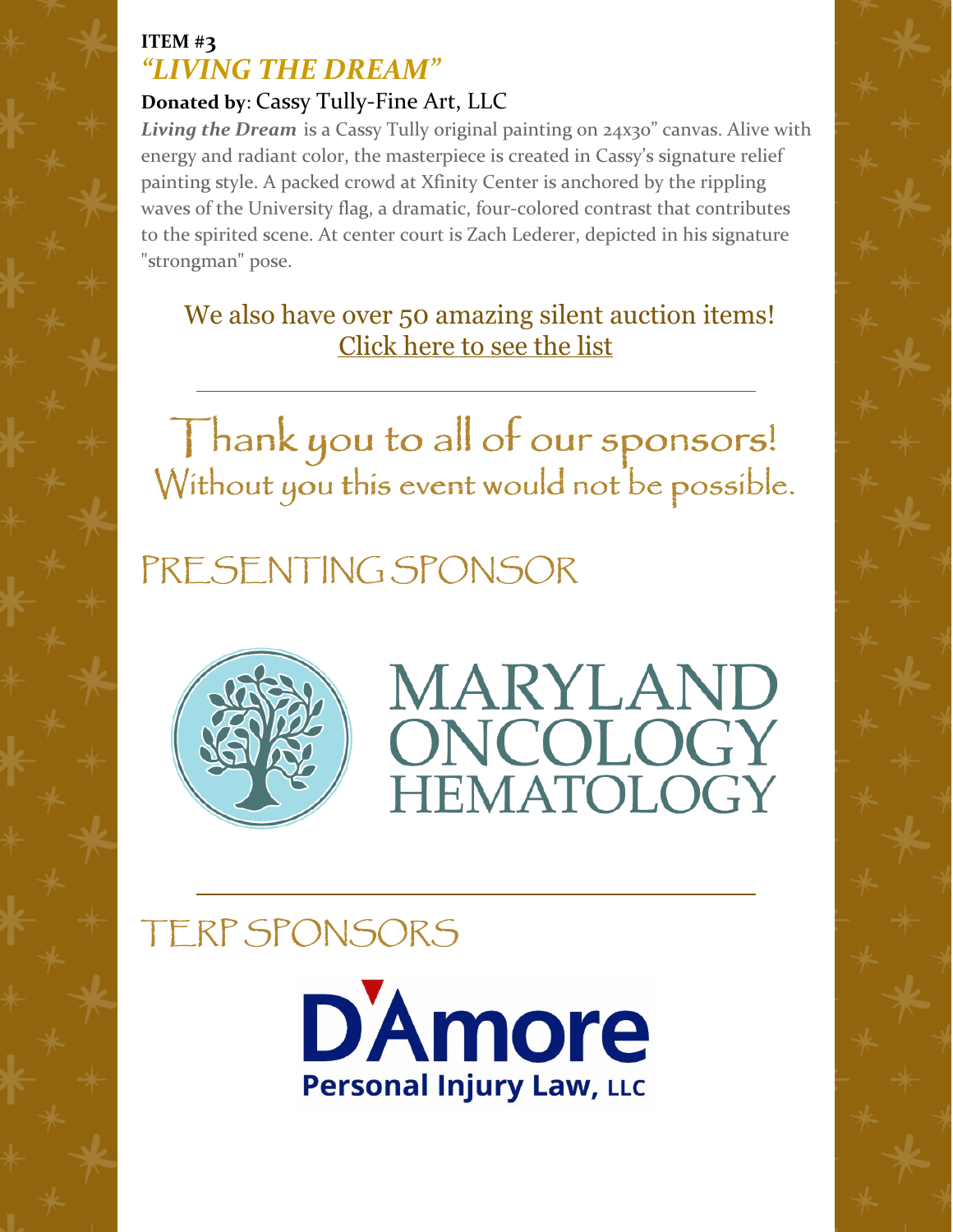



# EAGLE SPONSORS







SNYDER CLARK LESCH & CHUNG LLP<br>PATENTS | TRADEMARKS | OPINIONS | POST GRANT PROCEEDINGS

205 Van Buren St., STE 110, Herndon, Virginia 20170, USA | Main +1.571.297.0007 | Fax +1.703.439.2658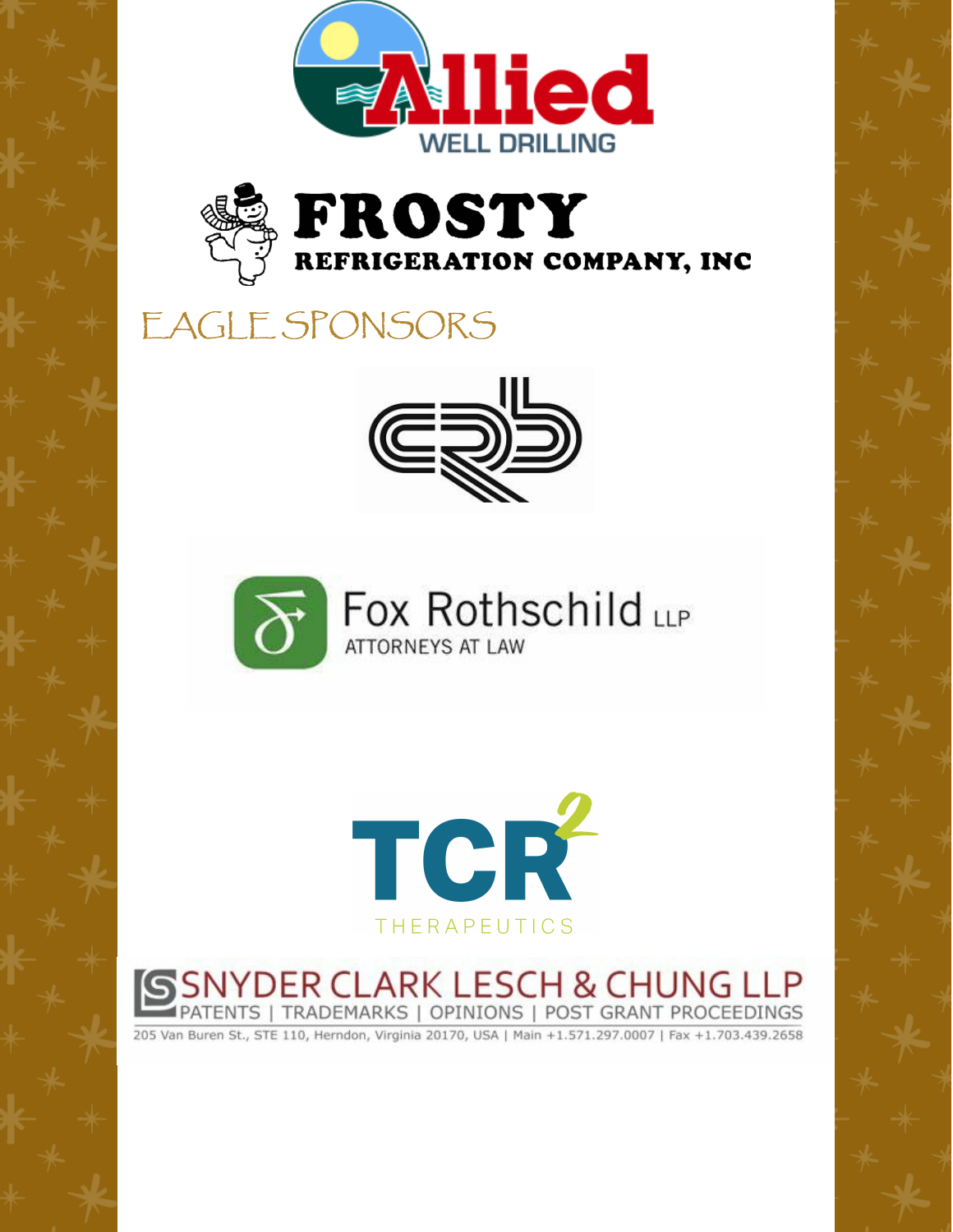

# THE LITTLE THING SPONSORS





Lasers • Facial Rejuvenation • Prescription Skin Care

WAGENER<br>Wealth Advisors LEE, LLC

# LENNAR **ROTHMAN FAMILY FOUNDATION**